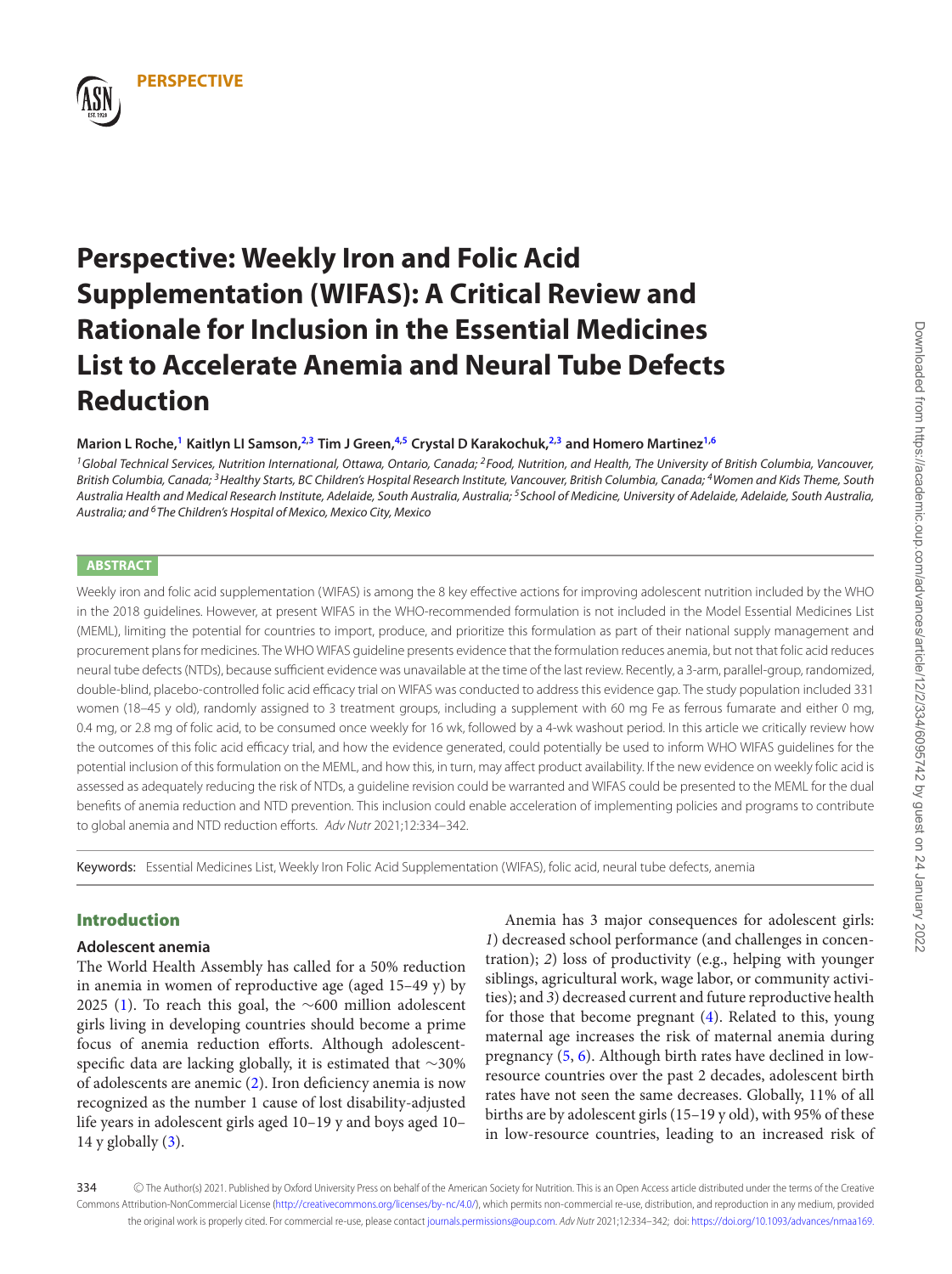adverse outcomes for the adolescent mother and her child [\(7\)](#page-6-6).

Intermittent (i.e., weekly) iron and folic acid supplementation is one of the few nutrition interventions shown to be effective among studies of anemia reduction programs in the Asia region. The WHO recommends intermittent iron and folic acid supplementation (at least once weekly for 3 mo, administered twice yearly, or after the school semester) as an effective strategy to prevent anemia in populations where anemia prevalence in women of reproductive age is of public health concern (anemia  $>20\%$ ) [\(8\)](#page-7-0). The WHO Effective Actions for Adolescent Nutrition include weekly iron and folic acid supplementation (WIFAS) as 1 of 8 key effective actions for improving adolescent nutrition.

The Global Strategy for Women's, Children's and Adolescents' Health (2016–2030) highlights adolescents as a priority group for reaching the Sustainable Development Goals [\(1\)](#page-6-0). However, adolescent nutrition has been an area previously neglected in global and national investment, policy, and programming in developing countries.

# **What is the Essential Medicines List and why does it matter for nutrition?**

The WHO's Model Essential Medicines List (MEML) was first created in 1977 to guide the selection of medicines, including nutritional supplements, for the priority health care needs of the population [\(8\)](#page-7-0). The selection of essential medicines is based upon the prevalence of disease and public health relevance; evidence of clinical efficacy and safety; as well as the comparative cost and subsequent costeffectiveness. The inclusion of a medicine in this list implies that it should be available at all times, in adequate amounts, within a functioning health care system [\(9\)](#page-7-1). Essential medicines should also be available in the appropriate dosage forms, with assured quality, and at a price point both individuals and communities can afford.

The MEML was not designed as a global standard, but rather as a guide for the development of national essential medicines lists (EMLs) and institutional EMLs. Since its creation, many countries have developed their own EMLs and some even have provincial or state lists. These lists are closely tied to national health care guidelines for clinical health care practice [\(9\)](#page-7-1). Lists of essential medicines guide the procurement and supply of medicines in the public sector, schemes that reimburse medicine costs, medicine donations, and local medicine production. When adapting

Address correspondence to HM (e-mail: [hmartinez@nutritionintl.org\)](mailto:hmartinez@nutritionintl.org).

or translating the MEML to a national EML, countries often consider local demography, disease patterns, health care facilities, health care personnel training, and the availability of pharmaceutical products, financial resources, and environmental factors [\(2\)](#page-6-1). With this in mind, many international organizations commonly use the essential medicines concept and base their supply system on the MEML [\(9\)](#page-7-1). Implementing a supplementation intervention, such as micronutrient supplementation, depends on commodity availability. If a micronutrient supplement is on the MEML, its supply management is prioritized.

Currently, WIFAS is recommended by the WHO in the formulation of 60 mg Fe and 2.8 mg folic acid for anemia prevention. However, this formulation is not currently in the MEML. Increasing numbers of countries are looking for ways to improving adolescent nutrition, and WIFAS is one of the few interventions supported by effectiveness data. Many governments are interested in this intervention as part of anemia reduction strategies [\(10\)](#page-7-2), so challenges arise when WIFAS in the 60 mg Fe and 2.8 mg folic acid WHOrecommended formulation is not available or accessible.

In the present article, we focus on the case of WIFAS as recommended in the WHO intermittent iron folic acid supplementation guideline  $(11)$ , and the gaps in data that have prevented the commodity from being included in the MEML [\(12,](#page-7-4) [13\)](#page-7-5). Further, we explore how data from a randomized controlled efficacy trial could be used to inform its inclusion in the MEML, and some of the practical consequences derived from it.

## **How medicines are added to the list and how this has changed over time**

In 1999, the Expert Committee decided that the process by which the MEML was updated should be changed to reflect the advances in the science of evidence-based decision making, the link between essential medicines and guidelines for clinical health care, and the high cost of new medicines. The Committee moved that a more systematic approach be used for applications to the MEML. This represented a change from an "experience-based" approach, wherein selection decisions were made by members of the Expert Committee through applications from WHO program staff and the pharmaceutical industry  $(14)$ . In addition, a more transparent process was initiated that allowed for interested parties to comment on the applications and draft recommendations [\(15\)](#page-7-7). Different WHO departments also became involved in the application and selection process and a new WHO essential medicines library was developed. Overall, these actions aim to ensure that the Expert Committee operates with full scientific independence when making its final recommendations.

The current standard is that the MEML is updated every 2 y, reflecting the need to incorporate updates in the available evidence and new therapeutic options, while also accounting for changing therapeutic needs [\(15\)](#page-7-7). The current list is the  $21<sup>st</sup>$  iteration and was prepared by the WHO Expert Committee in June 2019 [\(16\)](#page-7-8).

Supported by Nutrition International with a grant from Global Affairs Canada.

Author disclosures: The authors report no conflicts of interest.

Perspective articles allow authors to take a position on a topic of current major importance or controversy in the field of nutrition. As such, these articles could include statements based on author opinions or point of view. Opinions expressed in Perspective articles are those of the author and are not attributable to the funder(s) or the sponsor(s) or the publisher, Editor, or Editorial Board of Advances in Nutrition. Individuals with different positions on the topic of a Perspective are invited to submit their comments in the form of a Perspectives article or in a Letter to the Editor.

Abbreviations used: EML, Essential Medicines List; MEML, Model Essential Medicines List; NTD, neural tube defects; RR, risk ratio; UI, uncertainty interval; WIFAS, weekly iron and folic acid supplementation.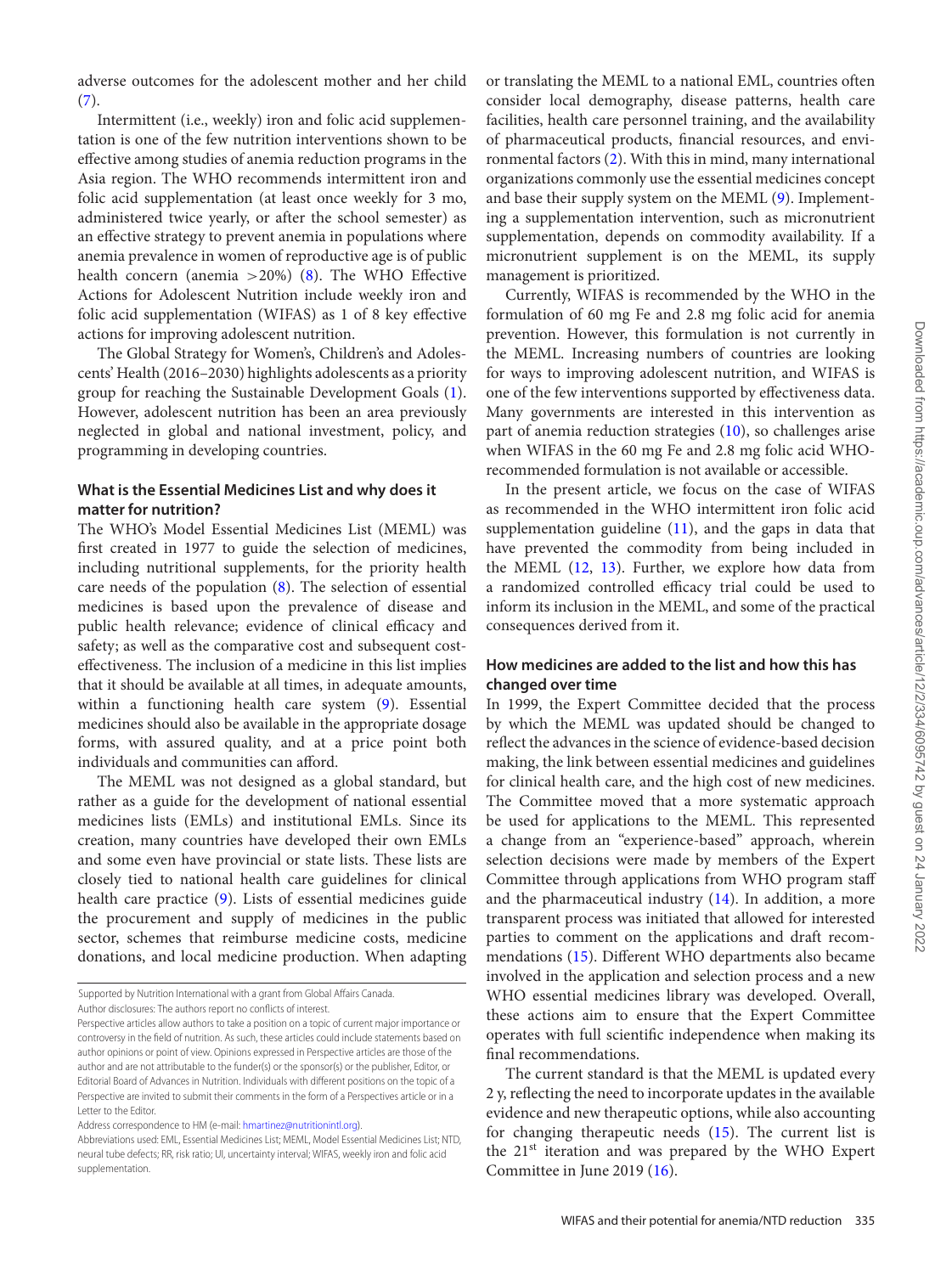The selection of new additions to the MEML depends on many factors, namely the disease burden and accurate data on efficacy, safety, and comparative cost-effectiveness. Data on stability, the need for special diagnostic or treatment facilities, or pharmacokinetic properties may also be considered if available and appropriate [\(15\)](#page-7-7). Should accurate scientific data not be available, the decision may be deferred until more evidence is available, or expert opinion and experience may be used. The majority of essential medicines consist of a single product (e.g., a micronutrient), although combinations of products in specific formulations may be included when a proven advantage has been shown with regards to therapy, safety, or adherence when compared with single compounds given separately [\(15\)](#page-7-7).

#### **Current WHO guidelines regarding WIFAS**

In 2011, the WHO released guidelines for *Intermittent Iron and Folic Acid Supplementation in Menstruating Women* that were developed by the Nutrition Guidance Expert Advisory Group [\(11\)](#page-7-3). The WHO recommended that intermittent iron and folic acid supplementation be used as a public health intervention to improve iron status in menstruating adolescent girls and women living in areas where the prevalence of anemia in women of reproductive age (15–49 y of age) is >20% and no other micronutrient interventions are in place to control anemia.

The current guidelines state that the supplement should be taken once weekly for a period of 3 mo, followed by a 3-mo period with no supplementation. After this, supplementation should restart [\(11\)](#page-7-3). Alternatively, if feasible, supplements could be given throughout the school or calendar year. WIFAS should contain 60 mg of elemental iron (which may be provided by 300 mg ferrous sulfate, 180 mg ferrous fumarate, or 500 mg ferrous gluconate) in addition to 2.8 mg of folic acid (the synthetic form of folate). This supplement should be available in tablet or capsule form and administered orally [\(11\)](#page-7-3). In areas where malaria is endemic, WIFAS should be given along with measures to prevent, diagnose, and treat malaria [\(11\)](#page-7-3). Because WIFAS is a preventative strategy, any woman diagnosed with anemia in a clinical setting should receive daily iron (120 mg elemental iron) and folic acid (0.4 mg) until her hemoglobin concentrations return to normal [\(17\)](#page-7-9). Subsequently, she can then switch to an intermittent regimen to prevent anemia recurrence. This preventative measure could also be administered to women planning to become pregnant to reduce anemia and improve iron stores. However, upon confirmation of pregnancy, women should receive standard antenatal care of daily supplementation with iron and folic acid as a public health approach or where available in response to any clinical assessment on anemia and iron status [\(11,](#page-7-3) [18\)](#page-7-10).

#### **Rationale for a weekly supplementation schedule**

An intermittent (i.e., weekly) iron supplementation schedule was proposed as an alternative to the usual daily dose because of the limited absorptive capacity of the intestinal cells, which leads to an accumulation of nonabsorbed iron in

<span id="page-2-0"></span>**TABLE 1** Alternative iron salts to provide the concentration of iron recommended on the Essential Medicines List

| <b>Ferrous salt formulation</b> | 60 mg elemental iron<br>equivalent dose |
|---------------------------------|-----------------------------------------|
| Ferrous sulfate heptahydrate    | 300 mg                                  |
| Ferrous fumarate                | 180 mg                                  |
| Ferrous gluconate               | 500 mg                                  |

the intestinal mucosa and subsequent side effects. Given that intestinal cells turn over every 5–6 d, an intermittent supplementation regime would expose only new cells to the iron compound, leading to increased absorption and reduced iron exposure, decreasing subsequent oxidative stress [\(19,](#page-7-11) [20\)](#page-7-12). This could minimize absorptive competition between iron and other minerals, and reduce some of the unpleasant side effects associated with daily supplementation  $(21, 22)$  $(21, 22)$  $(21, 22)$ . With respect to the latter, intermittent supplementation programs have been shown to increase adherence and acceptability among participants [\(23,](#page-7-15) [24\)](#page-7-16).

The weekly dose of 2.8 mg folic acid was chosen because it was 7 times the daily dose (0.4 mg) found to be effective in reducing the risk of NTDs in clinical trials [\(25\)](#page-7-17). Although studies examining the effect of weekly folic acid have found that it is effective in increasing RBC folate and plasma folate concentrations [\(26\)](#page-7-18), a rigorous trial had not been conducted to assess if 2.8 mg folic acid/wk is the optimal dose to allow women to reach an RBC folate concentration associated with a low risk of NTDs (>906 nmol/L) [\(27\)](#page-7-19).

# **Current formulations of iron and folic acid on the EML** *Ferrous salt.*

Currently, iron salt is listed on the WHO MEML under "Section 10.1. Antianaemia medicines." It is recommended in either oral liquid or tablet form. The oral liquid form should be equivalent to 25 mg Fe (as sulfate)/mL, whereas the tablet form should contain 60 mg Fe  $(16)$ . This amount of iron in tablet form may be provided by different concentrations of iron salts, as **[Table 1](#page-2-0)** shows.

#### *Folic acid.*

In 2015, the 19th WHO MEML welcomed the addition of daily 0.4 mg folic acid tablets for periconceptional use in women of reproductive age. This dose of folic acid was included as a public health intervention to prevent the first occurrence of NTDs and is listed under "Section 10.1. Antianemia medicines" [\(28\)](#page-7-20).

An inverse relation between RBC folate and risk of NTDs has been demonstrated. In 1995, a case-control study in Ireland assessed the relation between both plasma folate and RBC folate and the risk of an NTD-affected pregnancy [\(29\)](#page-7-21). In this study, researchers examined blood samples taken at ∼15 weeks of gestation (median value) from 84 cases and 266 controls and followed women until delivery. It was found that the risk of NTDs was inversely associated with maternal RBC folate concentrations in early pregnancy. A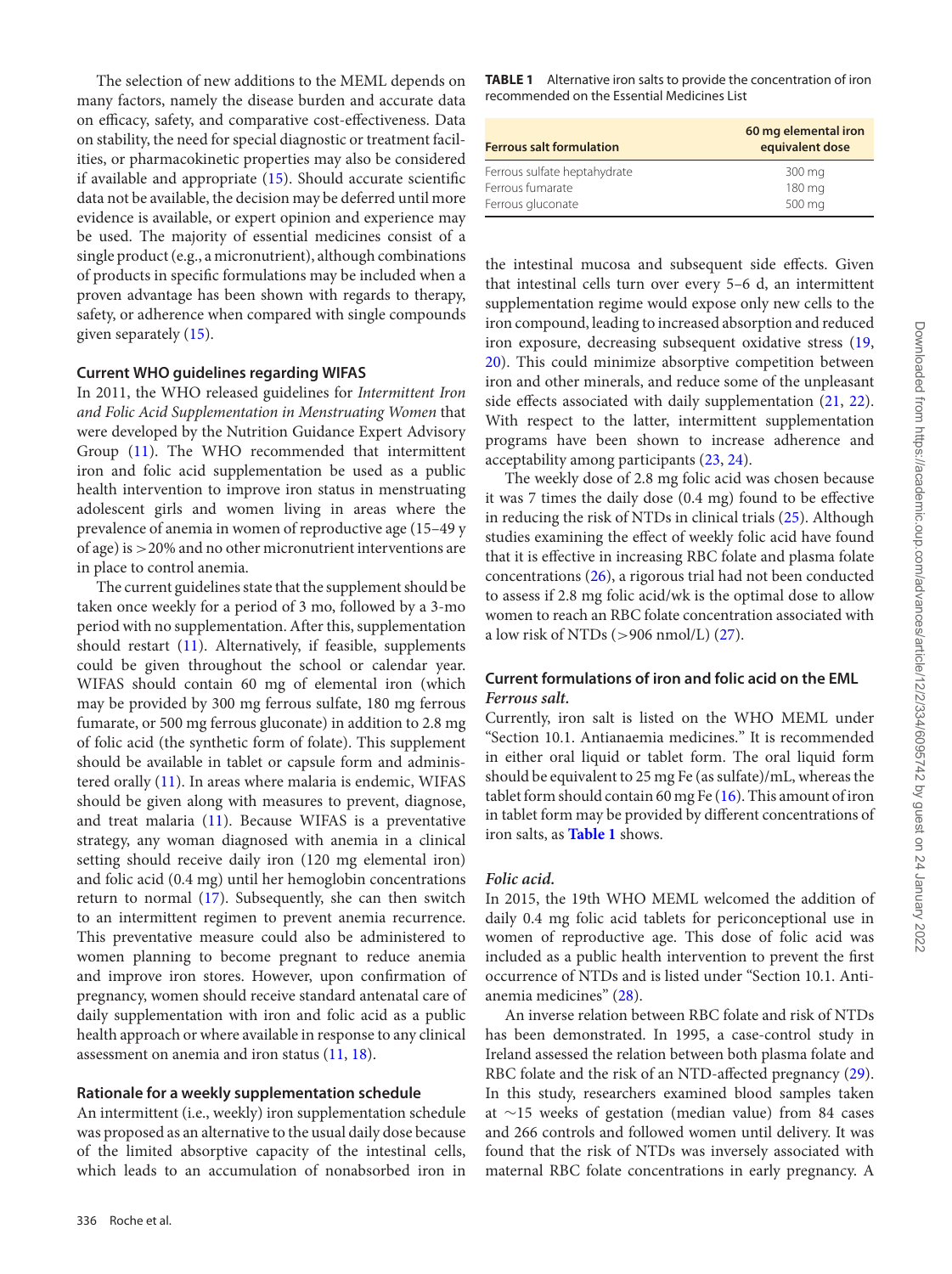low risk (8 per 10,000 births) was associated with an RBC folate concentration  $>906$  nmol/L, but there was a risk reduction across the entire range of RBC folate. Overall, there was a >8-fold difference in risk of NTD-affected pregnancy between women with RBC folate >906 nmol/L and those with RBC folate  $\langle 340 \text{ nmol/L}$  ( $P \langle 0.001 \rangle$  [\(29\)](#page-7-21). This was later confirmed in 2014 when the Community Intervention Project (1993–1995; *n* = 247,831) and Folic Acid Dosing trial (2003–2005;  $n = 1194$ ) found that the "optimal" population RBC folate concentration for the prevention of NTDs was  $\sim$ 1000 nmol/L [\(30\)](#page-7-22). The cutoff of 906 nmol/L is used to identify folate *insufficiency for NTD prevention*. It should be noted that the threshold for *insufficient* folate concentration (i.e., the concentration above which there is optimal protection against the risk of NTD) is higher than the 305 nmol/L used to identify those at risk of folate deficiency anemia [\(31\)](#page-7-23).

That periconceptional folic acid supplementation reduces NTD risk is beyond refute and is summarized in a 2014 Cochrane systematic review [\(26\)](#page-7-18). The review included 5 high-quality studies, including 6708 births, and reported that daily folic acid supplementation (where supplement doses included were 0.36 mg, 0.8 mg, 2 mg, and 4 mg folic acid) had a protective effect for the prevention of NTDs compared with no intervention/placebo or other minerals without folic acid [risk ratio (RR): 0.31; 95% CI: 0.17, 0.58]. Folic acid was also found to have a significant protective effect on the recurrence of NTDs (RR: 0.34; 95% CI: 0.18, 0.64) in an analysis that included 4 studies and 1846 births [\(26\)](#page-7-18). In a subgroup analysis the authors of this report concluded that daily doses  $>0.4$  mg conferred no additional benefit on the reduction of NTD occurrence and it did not matter whether folic acid was consumed alone or as part of a multiple micronutrient formulation [\(26\)](#page-7-18). It should be noted that the WHO-recommended once-weekly iron folic acid formulation containing 60 mg Fe and 2.8 mg folic acid was not included in this review.

In addition, it should also be noted that for women at high risk of an NTD-affected pregnancy, such as women with a previous NTD-affected pregnancy [\(32\)](#page-7-24), the recommended dose of folic acid is much higher (5 mg folic acid daily). This formulation is currently included on the WHO MEML.

#### *Ferrous salt and folic acid.*

Currently, the combination of a ferrous salt and folic acid is listed on the WHO MEML under "Section 10.1. Antianaemia medicines." The formulation listed includes 60 mg Fe and 0.4 mg folic acid for use as a nutritional supplement during pregnancy [\(28\)](#page-7-20). It is intended to be used as a daily oral supplement to prevent maternal anemia, puerperal sepsis, low birth weight, and preterm birth [\(33\)](#page-7-25).

The WHO makes a distinction between "supplementation," meant to prevent anemia by improving iron status before iron deficiency anemia is manifest, and "therapeutic supplementation," meant to correct (treat) established iron deficiency anemia. The first intervention may be delivered by community-based initiatives such as women's organizations, schools, religious and community leaders, or selfadministered; the second one should be part of the health care delivery system.

The recommended formulation for prevention of iron deficiency anemia (i.e., low hemoglobin and low ferritin) in women of reproductive age, as listed in theWHO guideline, is daily supplementation with 30–60 mg Fe and 0.4 mg folic acid for a period of 3 mo  $(34)$ . Although this approach is effective, success from a public health perspective is often hampered by low coverage rates, insufficient tablet distribution, and low adherence due to unpleasant side effects (e.g., constipation, dark stools, and metallic taste), lack of diagnosis, and low feasibility of screening [\(11\)](#page-7-3). Most commonly, inadequate supply, not adverse side effects, has been noted as the primary reason women did not consume their supplements [\(35,](#page-7-27) [36\)](#page-7-28). This has been regarded by health care providers as a problem of inadequate procurement procedures at the local level as opposed to upper or central levels [\(35\)](#page-7-27). Side effects have been noted to only affect adherence minimally because the proportion of women who stop taking the supplements is small and is not seen as a reason for program failure [\(36\)](#page-7-28).

# *Review of the evidence to support inclusion of WIFAS on the EML.*

In 2013, an application was made to the WHO MEML to include an intermittent regime of a fixed-dose combination of 60 mg elemental iron and 2.8 mg folic acid to be used by menstruating women and adolescent girls in areas where the prevalence of anemia is moderate or high (i.e.,  $>20\%$  in the population) [\(12\)](#page-7-4). Evidence to support this application came from a 2011 Cochrane review that found that, compared with no supplementation or placebo, women taking intermittent iron supplements had improved hemoglobin and ferritin concentrations, and were less likely to develop anemia [\(36\)](#page-7-28). There was variability in data quality, however; when compared with data from eligible trials of daily iron supplementation, women using intermittent supplements were more likely to be anemic and have lower ferritin concentrations, despite having similar hemoglobin concentrations [\(37\)](#page-7-29). Therefore, the Expert Committee did not support the application to the MEML, because the data to support this recommendation did not show that the intermittent regime was at least as effective as the daily fixed dose combination (60 mg Fe and 0.4 mg folic acid) for the prevention and control of anemia in menstruating women  $(12, 13)$  $(12, 13)$  $(12, 13)$ .

In 2015, a new application was made to the 19th WHO MEML for this WIFAS formulation of ferrous salt and folic acid on behalf of the WHO Department of Nutrition for Health and Development. This application included additional data on the efficacy of weekly folic acid on improving RBC folate status for the prevention of NTDs [\(13\)](#page-7-5). Evidence from 2 clinical trials was included in the application, showing the effects of once-weekly (2.8 mg or 4 mg) compared with daily folic acid supplementation (where daily doses included 0.1 mg, 0.4 mg, and 4 mg) on RBC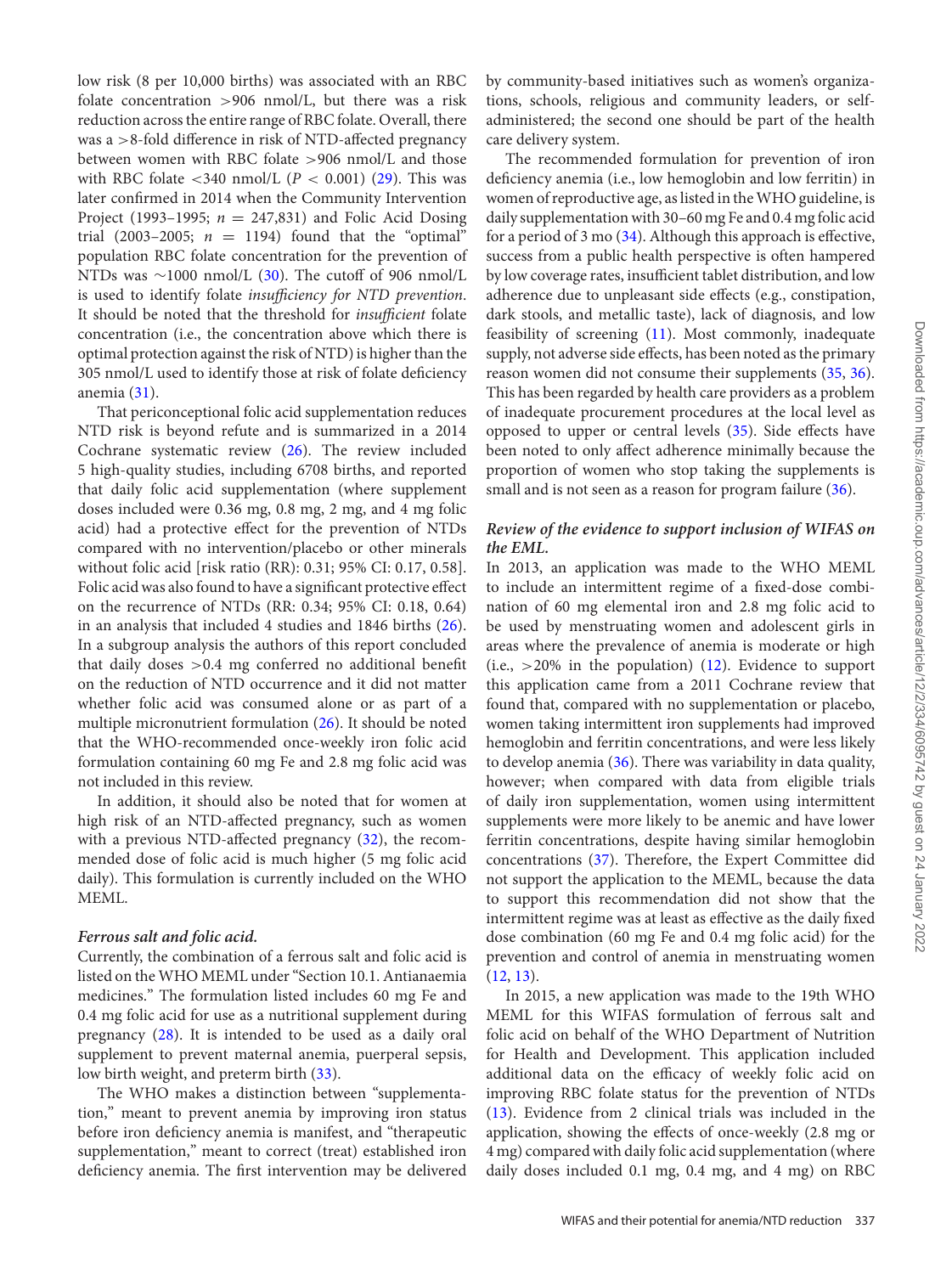folate concentrations [\(38,](#page-7-30) [39\)](#page-7-31). The studies presented found that after 12 wk, weekly 2.8 mg folic acid supplementation increased RBC folate concentrations to 900 nmol/L (95% CI: 828, 978 nmol/L), whereas after 6 mo, 4 mg folic acid/wk raised RBC folate concentrations to 888.6 nmol/L (95% CI: 840.1, 939.9 nmol/L) [\(38,](#page-7-30) [39\)](#page-7-31). The rise in RBC folate concentrations was linear and did not reach a plateau in the study time frame. Both of these concentrations are close to 906 nmol/L, corresponding to the concentration associated with the largest reduction in risk of NTDs [\(29\)](#page-7-21). However, both weekly folic acid supplementation schedules produced lower plasma folate and RBC folate concentrations than did daily supplementation. Therefore, the Expert Committee determined that weekly folic acid supplementation (either 2.8 mg or 4 mg) was not as effective as daily supplementation with 0.4 mg for the prevention of NTDs  $(13)$ .

The Expert Committee considered that the strength of the evidence presented ranged from low to moderate, and considered it insufficient to recommend the addition to the MEML of the new fixed-dose combination formulation of ferrous salt plus folic acid (60 mg and 2.8 mg), for either the prevention of anemia or the reduced risk of NTDs [\(13\)](#page-7-5). Two other issues that the Committee reported were the lack of adequate adherence data along with the fact that the commercial availability of the product at the time of the report was limited to 1 country [\(13\)](#page-7-5).

### **How to improve the evidence to support the potential inclusion of WIFAS on the MEML**

In 2019, an efficacy trial, titled "Effect of once weekly folic acid supplementation on erythrocyte folate concentrations in women to determine potential to prevent neural tube defects: a randomised controlled dose-finding trial in Malaysia" (herein referred to as the Folic Acid Efficacy Trial), was conducted in order to provide evidence for the guideline on weekly folic acid supplementation in menstruating women [\(40\)](#page-7-32). This trial was coordinated by Nutrition International, the South Australia Health and Medical Research Institute, Universiti Putra Malaysia, and the University of British Columbia. This trial took place in Selangor, Malaysia, where the prevalence of anemia among females was 35.5% according to the 2015 National Health and Morbidity Survey [\(41,](#page-7-33) [42\)](#page-8-0). A previous study conducted in 2005, including 399 Malaysian women aged 18–40 y, showed that 15.1% had plasma folate deficiency (defined here as <6.8 nmol/L), whereas 9.3% had RBC folate deficiency (defined here as  $\langle$  = 363 nmol/L) [\(43\)](#page-8-1). Only 15.2% of the women had RBC folate concentrations above the sufficiency threshold of 906 nmol/L.

#### *Background for the study.*

In 2015, the overall global estimated prevalence of NTDaffected birth outcomes was 260,100 [95% uncertainty interval (UI): 213,000, 322,000] [\(44\)](#page-8-2). This estimate excluded spontaneous fetal loss and equates to 18.6 per 10,000 live births (95% UI: 15.3, 23.0 per 10,000 live births). Asia and Africa have the highest prevalence of NTD-associated stillbirths, representing 85% of the global prevalence. Within Malaysia, data from the 2009 Malaysian National Neonatal Registry found that, from a cohort of 141 infants with various NTDs, the prevalence was 4.2 per 10,000 live births [\(45\)](#page-8-3). This, however, is likely an underestimate because the authors were unable to include information on stillbirths and abortions in the participating hospitals; data from home deliveries (∼5% of the total births) and from private hospitals; and screening of all the unborn infants, using ultrasonography, to detect spina bifida occulta and other less obvious NTDs [\(45\)](#page-8-3). In addition, a previous study by Green et al. [\(46\)](#page-8-4) looked at the RBC folate status and predicted NTD rate in 3 Asian cities (Beijing, Kuala Lumpur, and Jakarta) and found that Kuala Lumpur, Malaysia, had a mean RBC folate concentration of 674 nmol/L (95% CI: 644, 704 nmol/L), which corresponded to a predicted NTD rate of 24 per 10,000 live births (95% CI: 22, 25 per 10,000 live births). It is relevant to mention that Malaysia does not have a folic acid food fortification program.

#### *Study design.*

This study included a total of 331 women (18–45 y of age), recruited from the local community surrounding Universiti Putra Malaysia. Inclusion criteria required that women were nonpregnant (self-reported), not planning on becoming pregnant, not currently taking micronutrient supplements containing folic acid or participating in another nutritional intervention, apparently healthy, not taking any medication known to affect folate status, and not planning to leave the community during the timeline of the study. The study protocol called for women found to have severe anemia (defined as hemoglobin  $<80$  g/L) to be contacted within 3 d and referred to a local health center for followup, but they were not excluded from the study unless their medical practitioner recommended withdrawal [\(47\)](#page-8-5). The study design corresponded to a 3-arm, parallel-group, randomized, double-blind, placebo-controlled trial with a 16-wk intervention period followed by a 4-wk washout period. The washout period was included to simulate a school break/vacation or break from supplementation to enable assessment of how folate concentrations changed in the period without supplementation, because the WHO suggests  $\leq$ 3 mo without supplementation in the WIFAS guideline [\(11\)](#page-7-3). Ethical approval was received from the Ethics Committee for Research Involving Human Subjects of Universiti Putra Malaysia (JKEUPM-2018-255) and the University of British Columbia Clinical Research Ethics Board (H18-00768).

#### *Intervention.*

Women were randomly assigned at the individual level to 1 of 3 treatment groups, including 2 intervention groups and a placebo. The treatment groups included a supplement with 60 mg Fe as ferrous fumarate and either 0 mg, 0.4 mg, or 2.8 mg folic acid, to be taken once weekly on a prespecified day for 16 wk. The rationale for the dosing schedule was based on the current RDA for folic acid for women of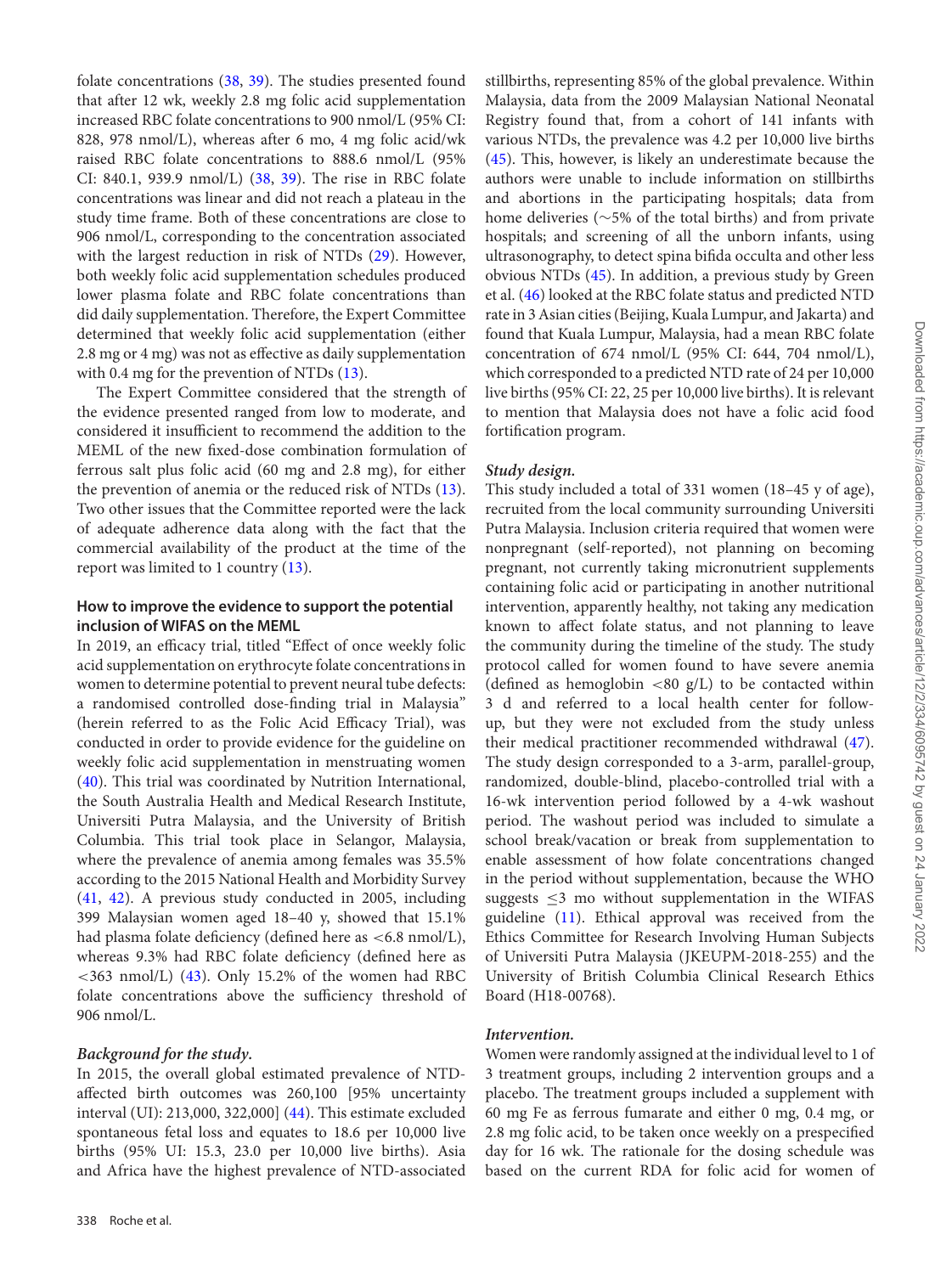reproductive age  $(0.4 \text{ mg/d})$   $(31)$ , and it is also the daily dose recommended to decrease the risk of an NTD-affected pregnancy [\(25\)](#page-7-17). This formulation is commonly available on the market, because it is on the EML, and represents the current standard of care for women of reproductive age [\(11\)](#page-7-3). The 2.8 mg folic acid/wk, corresponding to 7 times the daily dose (7 d  $\times$  0.4 mg/d), was chosen because it is the current WHO-recommended formulation for WIFAS. The tablet containing 0 mg folic acid corresponded to the placebo.

#### *Outcome measures.*

Fasting venous blood was collected at 0, 16, and 20 wk. The primary outcome measure was RBC folate at 16 wk. Secondary outcomes included RBC folate concentrations at 20 wk (after a 4-wk washout period) as well as plasma folate concentrations at 16 and 20 wk. The percentages of women with an RBC folate concentration >906 nmol/L (equivalent to the 748-nmol/L calibrator-adjusted concentration), associated with the highest protection at the population level against the risk of an NTD, after 16 wk of treatment and 4 wk of washout were also determined [\(29\)](#page-7-21).

# **Discussion of how the results of the Folic Acid Efficacy Trial should influence the recommendation for WIFAS and the MEML**

The Folic Acid Efficacy Trial helps address several of the concerns the Expert Committee had with the previous 2015 application involving a new formulation of ferrous salt and folic acid. Here, we also discuss considerations of additional supply and demand–related changes in the enabling environment. Such concerns include *1*) the insufficient amount of high-quality efficacy evidence, because there is a dearth of randomized clinical trials addressing this issue with a study sample sufficiently powered to evaluate the statistical significance of the differences under evaluation; *2*) the lack of adequately reported adherence data, which precluded a proper assessment of the effect of the intervention; and *3*) the commercial unattainability of the WHO-recommended weekly iron folic acid formulation [\(28\)](#page-7-20). The study was designed so that if 1 or both of the weekly supplementation schemes proved effective at raising population RBC folate concentrations  $>$ 906 nmol/L [\(29\)](#page-7-21), the formulation could be considered for inclusion in the MEML, adding the potential of reducing the risk of NTDs in women of reproductive age to its role in the prevention of anemia. In this section we discuss potential implications for the availability and use of WIFAS and/or weekly iron supplementation.

# *Overview of the Folic Acid Efficacy Trial in Malaysia results.*

In September 2019, a total of 324 women of the 331 women initially recruited completed the trial: 94% adherence. At 16 wk women receiving the WIFAS with 0.4 mg and 2.8 mg folic acid/wk had a higher mean RBC folate than those receiving iron only (0 mg folic acid). Moreover, women receiving the WIFAS with the 2.8 mg folic acid had a 271 nmol/L greater mean RBC folate than those receiving 0.4 mg (*P* < 0.0001). At 16 wk, 68% of women in the 2.8 mg group achieved RBC folate concentrations >906 nmol/L, values associated with a low risk of an NTD-affected pregnancy, compared with only 8% and 4% in the 0.4 mg and iron-only groups, respectively. This trial used a US CDC–endorsed assay, where a reading of 748 nmol/L is equivalent to the WHO-recommended cutoff of 906 nmol/L. For ease of interpretation, we report this value as >906 nmol/L. Most notably, women consuming the higher dose of weekly folic acid (2.8 mg) were 7 times more likely than those receiving 0.4 mg to achieve an RBC folate concentration >906 nmol/L  $(P < 0.0001)$ .

After the 4-wk washout period, mean RBC folate fell in both groups receiving folic acid, but remained higher than in those receiving iron alone. Importantly,  $>50\%$  of women receiving 2.8 mg had RBC folate concentrations >906 nmol/L compared with only 11% in those receiving 0.4 mg. Thus, after a school break of  $\leq$ 4 wk of not taking folic acid, women receiving 2.8 mg folic acid as part of iron folic acid supplementation would still have protection against NTDs, whereas those who received 0.4 mg would not [\(48\)](#page-8-6).

# *Effectiveness of 60 mg Fe and 2.8 mg folic acid to increase population RBC folate concentration > 906 nmol/L.*

Because the results of the Folic Acid Efficacy Trial show that a significant proportion of the treatment group receiving 2.8 mg folic acid weekly had endline (16 wk) RBC folate concentrations significantly above the threshold associated with a low risk of NTDs  $(>906 \text{ nmol/L})$   $(29)$ , this may contribute the efficacy evidence needed for the WHO Expert Committee to consider its inclusion in the MEML upon resubmission.

The ability of the weekly treatment with 2.8 mg folic acid during 16 wk of supplementation to raise RBC folate concentrations to a concentration associated with the most reduced risk of NTDs for a significant proportion of the population would provide the EML application with additional high-quality efficacy evidence. This trial features a high-quality study design because it is a double-blind, randomized, placebo-controlled trial. In addition, the sample size is larger than that of the Norsworthy et al. [\(39\)](#page-7-31) trial, which is the only other trial that has looked specifically at the effects of a weekly dose of 2.8 mg folic acid on RBC folate. The Folic Acid Efficacy Trial also measured adherence data associated with the trial protocol, which was promoted by weekly mobile text consumption reminders and active follow-up, addressing an additional concern posed by the Expert Committee for the MEML.

If the resubmission to the MEML is successful, this means there would be a new formulation of ferrous salt and folic acid present on the MEML. Not only would there be a new formulation present, but also there would be a new purpose listed. This formulation of ferrous salt and folic acid would be listed as a public health measure for the prevention of anemia with the added benefit of reducing the risk of NTDs.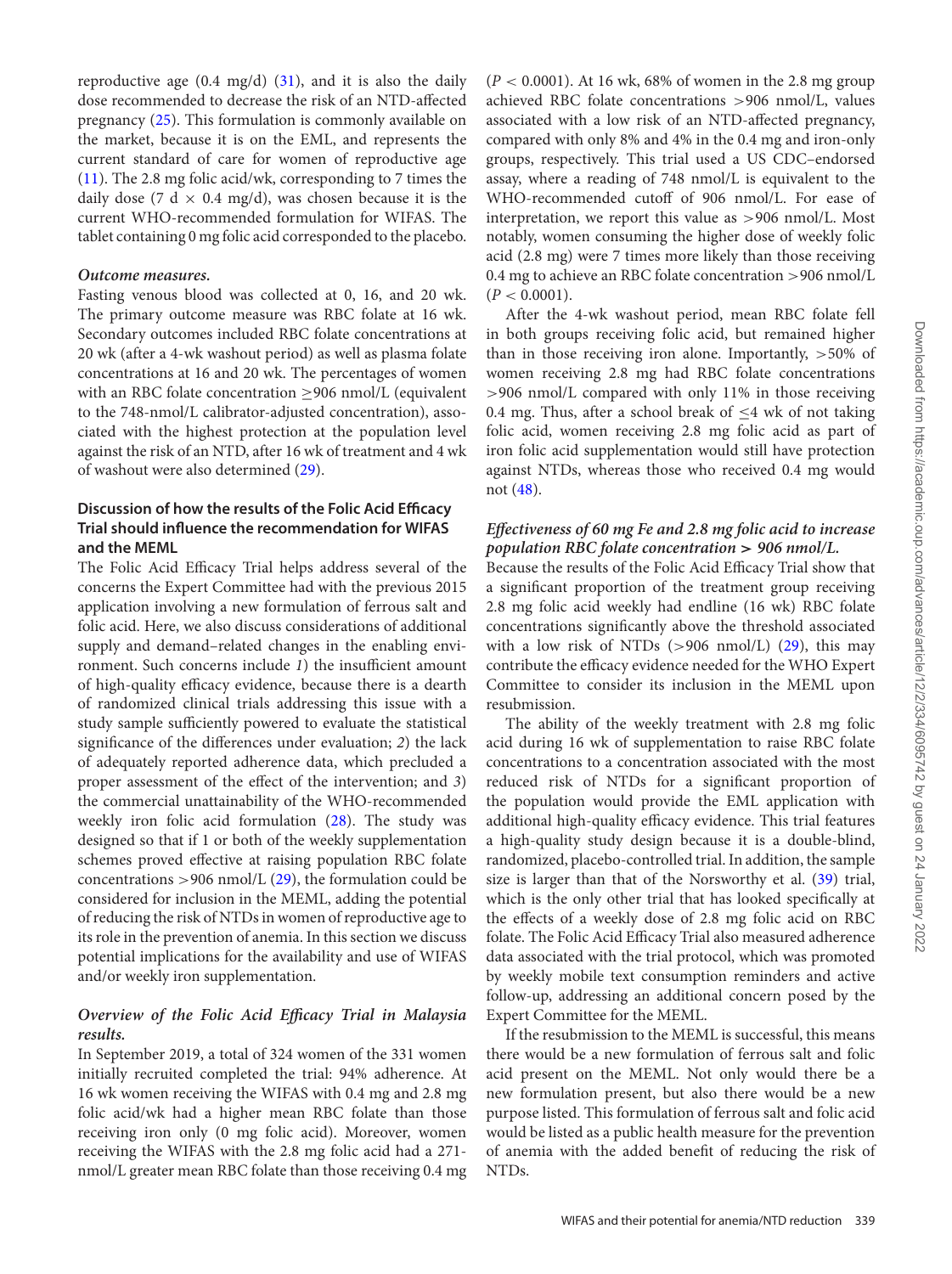At the time of the previous application, 20 low- and middle-income countries were surveyed and it was found that none of their NEMLs contained 60 mg Fe and 2.8 mg folic acid [\(49,](#page-8-7) [50\)](#page-8-8). This was expected, because this formulation is not on the EML, and there was only 1 identified international supplier that produced this formulation (Laboratorios Prieto in Panama). Inclusion of this new formulation in the MEML could drastically change this. Because many countries base their national formularies on the WHO EML [\(9\)](#page-7-1), the inclusion of 60 mg Fe and 2.8 mg folic acid could prompt more countries to acquire this formulation, giving more suppliers incentive to produce it. A recent development on the supply side of WIFAS in the WHO-recommended formulation is the inclusion of the 60 mg Fe and 2.8 mg folic acid combination in the UNICEF supply catalogue, as of 2019 [\(51\)](#page-8-9). This product is listed as "anti-anaemic" and one of the purposes is "for the prevention of neural tube defects and other congenital malformations in the foetus." Having evidence of the dual benefits of anemia reduction and NTD prevention could possibly galvanize additional support and resources to implement and scale up WIFAS programs for adolescent girls, especially in countries with high rates of adolescent pregnancies. Delivery of WIFAS could also be expanded to women of reproductive age. An additional advantage to a unique product for WIFAS, that is a distinct formulation from the daily dose of iron folic acid for pregnant women, is a reduction in current challenges in supply management, which has required joint forecasting, procurement, and supply chain management. A distinct WIFAS formulation and product could help avoid the risks of stock outs that have occurred when adolescent nutrition programs have increased the demand for existing maternal iron and folic acid supply at national, subnational, or facility level.

### *Considerations for the dosing regime.*

In a previous study, Norsworthy et al. [\(39\)](#page-7-31) administered a weekly dose of 2.8 mg folic acid to women of reproductive age and evaluated its effect on RBC folate after 12 wk of treatment, with assessments at 6 and 12 wk. They found a linear response in RBC folate concentration during the intervention, and although half the sample achieved a RBC folate concentration >905 nmol/L at week 12, this concentration had not reached a plateau by the end of the study, raising the possibility that a higher proportion would have exceeded the threshold for greatest NTD riskprevention had the study gone on for longer.

The results at 16 wk of supplementation in the current Folic Acid Efficacy Trial may also inform the dosing schedule for the WIFAS guideline.

Independently of the specific outcome of the trial, it will also be crucial to do further analyses to look at the effects of each treatment arm on anemia outcomes, focusing on hemoglobin and ferritin concentrations as well as on RBC folate, in order to evaluate the effect of the treatment on iron and folate deficiency anemias, separately and in conjunction.

# **Conclusions**

WHO guidelines for nutrition supplements, especially those with multiple micronutrients such as iron and folic acid, are limited by a lack of availability of high-quality evidence. Due to the lack of high-quality evidence, some products are unlikely to be included in the MEML as well as in national and regional EMLs. This can create a situation where program guidance is not harmonized with supply, limiting potential implementation of effective interventions, such as WIFAS, for anemia prevention. This also limits the interest of global pharmaceutical suppliers to respond to demands from Ministries of Health, because without a clear market production they are deprioritized. Such is the case for WIFAS, because there has been clear evidence for anemia reduction but insufficient evidence for adherence, comparability with daily supplementation for anemia reduction, and potential to reduce the risk of NTDs. The updated evidence on WIFAS from the Folic Acid Efficacy Trial, showing the potential for population RBC folate to increase to concentrations associated with a reduced risk of NTDs, has potential to influence the WHO guidelines and the MEML. Harmonization between the WHO guidelines and MEML would provide an optimal opportunity for public health anemia reduction programs as well as NTD prevention.

### **Acknowledgments**

The authors' responsibilities were as follows—MLR and CDK: are co-investigators on the clinical trial described; MLR: prepared the first draft of the paper; KLIS: is associate investigator on the trial described, contributed with the literature review for this paper, and contributed to drafting the paper; TJG: is principal investigator on the clinical trial described and contributed to the final write-up of this paper; CDK: contributed to the final draft of this paper; HM: coordinated the initial drafts and final write-up of this paper; and all authors: read and approved the final manuscript.

### **References**

- <span id="page-6-0"></span>1. World Health Organization. Global strategy for women's, children's and adolescents' health 2016–2030. Geneva, Switzerland: WHO; 2016.
- <span id="page-6-1"></span>2. United Nations Children's Fund. Progress for children: a report card on adolescents. New York: UNICEF; 2012.
- <span id="page-6-2"></span>3. World Health Organization. Global Accelerated Action for the Health of Adolescents (AA-HA!) implementation guidance, 2016- 2030[Internet]. Geneva (Switzerland): WHO; 2017. [Accessed 2020 Jul 20]. Available from: http://www.who.int/maternal\_child\_adolescent/ [topics/adolescence/aa-ha-guidance-full-draft.pdf.](http://www.who.int/maternal_child_adolescent/topics/adolescence/aa-ha-guidance-full-draft.pdf)
- <span id="page-6-3"></span>4. Kraemer K, Zimmermann MB,editors. Nutritional anemia. Basel (Switzerland): Sight and Life Press; 2007.
- <span id="page-6-4"></span>5. Dean SV, Mason E, Howson CP, Lassi ZS, Imam AM, Bhutta ZA. Born too soon: care before and between pregnancy to prevent preterm births: from evidence to action. Reprod Health 2013;10(Suppl 1):S3.
- <span id="page-6-5"></span>6. World Health Organization. Adolescent pregnancy fact sheet. [Internet]. Geneva (Switzerland): WHO; 2014. [Accessed 2020 Jul 20]. Available from: [http://apps.who.int/iris/bitstream/10665/112320/](http://apps.who.int/iris/bitstream/10665/112320/1/WHO_RHR_14.08_eng.pdf) 1/WHO\_RHR\_14.08\_eng.pdf.
- <span id="page-6-6"></span>7. United Nations Population Fund. Motherhood in childhood: facing the challenge of adolescent pregnancy. State of the world population 2013. New York: United Nations Population Fund; 2013.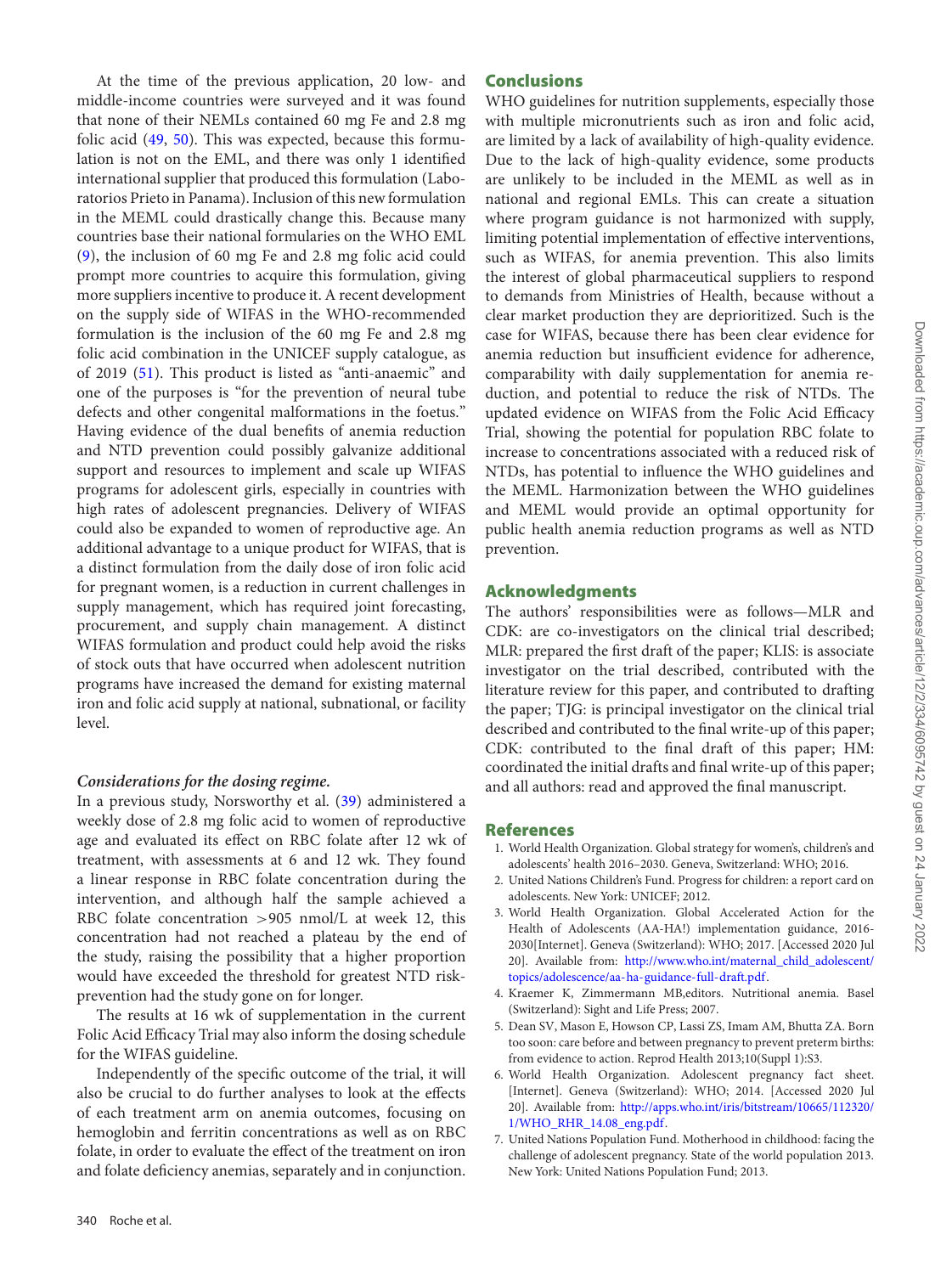- <span id="page-7-0"></span>8. World Health Organization. Guideline: implementing effective actions for improving adolescent nutrition. [Internet]. Geneva (Switzerland): WHO; 2018. [Accessed 2020 Jul 20]. Available from: [https://apps.who.int/iris/bitstream/handle/10665/260297/](https://apps.who.int/iris/bitstream/handle/10665/260297/9789241513708-eng.pdf?sequence=1) 9789241513708-eng.pdf?sequence=1.
- <span id="page-7-1"></span>9. World Health Organization. Essential medicines and health products. [Internet]. Geneva (Switzerland): WHO; 2018. [Accessed 2020 Jul 20]. Available from: [http://www.who.int/medicines/services/essmedicines\\_](http://www.who.int/medicines/services/essmedicines_def/en/) def/en/.
- <span id="page-7-2"></span>10. Nutrition International. The Right Start Initiative: accelerating women and girls' nutrition. [Internet]. Ottawa: Nutrition International; 2019. [Accessed 2020 Jul 20]. Available from: https://www.nutritionintl.org/ [news/all-blog-posts/a-year-of-action-for-nutrition-starts-today/. .](https://www.nutritionintl.org/news/all-blog-posts/a-year-of-action-for-nutrition-starts-today/)
- <span id="page-7-3"></span>11. World Health Organization. Guideline: intermittent iron and folic acid supplementation in menstruating women. Geneva (Switzerland): WHO; 2011.
- <span id="page-7-4"></span>12. World Health Organization. The selection and use of essential medicines: report of the WHO Expert Committee, 2013 (including the 18th WHO model list of essential medicines and the 4th WHO model list of essential medicines for children). [Internet]. WHO Technical Report Series, No. 985. Geneva (Switzerland): WHO; 2013. [Accessed 2020 Jul 20]. Available from: https://apps.who.int/iris/bitstream/ [handle/10665/112729/WHO\\_TRS\\_985\\_eng.pdf?sequence=1.](https://apps.who.int/iris/bitstream/handle/10665/112729/WHO_TRS_985_eng.pdf?sequence=1)
- <span id="page-7-5"></span>13. World Health Organization. The selection and use of essential medicines: twentieth report of the WHO Expert Committee 2015 (including the 19th WHO Model List of Essential Medicines and the 5th WHO Model List of Essential Medicines for Children).[Internet]. WHO Technical Report Series, No. 994. Geneva (Switzerland): WHO; 2015. [Accessed 2020 Jul 20]. Available from: http://apps.who.int/iris/ [bitstream/10665/189763/1/9789241209946\\_eng.pdf.](http://apps.who.int/iris/bitstream/10665/189763/1/9789241209946_eng.pdf)
- <span id="page-7-6"></span>14. Laing R, Waning B, Gray A, Ford N, 't Hoen E. 25 years of the WHO essential medicines lists: progress and challenges. Lancet 2003;361(9370):1723–9.
- <span id="page-7-7"></span>15. World Health Organization. WHO medicines strategy: revised procedure for updating WHO's Model List of Essential Drugs: report by the Secretariat. [Internet]. Geneva (Switzerland): [WHO; 2001. \[Accessed 2020 Jul 20\]. Available from:](https://apps.who.int/iris/handle/10665/78389) https: //apps.who.int/iris/handle/10665/78389.
- <span id="page-7-8"></span>16. World Health Organization. WHO Model Lists of Essential Medicines. 21st List. [Internet]. Geneva (Switzerland): WHO; 2019. [Accessed 2020 Jul 20]. Available from: [https://www.who.int/medicines/publications/](https://www.who.int/medicines/publications/essentialmedicines/en/) essentialmedicines/en/.
- <span id="page-7-9"></span>17. Stoltzfus R, Dreyfuss M. Guidelines for the use of iron supplements to prevent and treat iron deficiency anemia. Washington (DC): ILSI Press; 1998.
- <span id="page-7-10"></span>18. World Health Organization. Guideline: daily iron and folic acid supplementation in pregnant women. Geneva (Switzerland): WHO; 2012.
- <span id="page-7-11"></span>19. Viteri FE, Liu X, Tolomei K, Martín A. True absorption and retention of supplemental iron is more efficient when iron is administered every three days rather than daily to iron-normal and iron-deficient rats. J Nutr 1995;125:82–91.
- <span id="page-7-12"></span>20. Wright A, Southon S. The effectiveness of various iron supplementation regimens in improving the Fe status of anemic rats. Br J Nutr 1990;63:579–85.
- <span id="page-7-13"></span>21. Angeles-Agdeppa I, Schultink W, Sastroamidjojo S, Gross R, Karyadi D. Weekly micronutrient supplementation to build iron stores in female Indonesian adolescents. Am J Clin Nutr 1997;66:177–83.
- <span id="page-7-14"></span>22. Viteri F, Berger J. Importance of pre-pregnancy and pregnancy iron status: can long-term weekly preventive iron and folic acid supplementation achieve desirable and safe status? Nutr Rev 2005;63(12):S65–76.
- <span id="page-7-15"></span>23. Casey G, Jolley D, Phuc T, Tinh T, Tho D, Montresor A, Biggs VA. Longterm weekly iron-folic acid and de-worming is associated with stabilised haemoglobin and increasing iron stores in non-pregnant women in Vietnam. PLoS One 2010;5(12):e15691.
- <span id="page-7-16"></span>24. Vir S, Singh N, Nigam A, Jain R. Weekly iron and folic acid supplementation with counseling reduces anemia in adolescent girls: a

large-scale effectiveness study in Uttar Pradesh, India. Food Nutr Bull 2008;29(3):186–94.

- <span id="page-7-17"></span>25. Berry R, Li Z, Erickson J, Li S, Moore C, Wang H. Prevention of neuraltube defects with folic acid in China. N Engl J Med 1999;341(20):1485– 90.
- <span id="page-7-18"></span>26. De-Regil L, Peña-Rosas J, Fernández-Gaxiola A, Rayco-Solon P. Effects and safety of periconceptional oral folate supplementation for preventing birth defects. Cochrane Database Syst Rev 2015;35(12):CD007950.
- <span id="page-7-19"></span>27. World Health Organization. Guideline: optimal serum and red blood cell folate concentrations in women of reproductive age for prevention of neural tube defects. Geneva (Switzerland): WHO; 2015.
- <span id="page-7-20"></span>28. World Health Organization. World Health Organization Model List of Essential Medicines. 20th List, 2017. [Internet]. Geneva (Switzerland): [WHO; 2017. \[Accessed 2020 Jul 20\]. Available from:](https://www.who.int/publications/i/item/eml-20) https://www.who. int/publications/i/item/eml-20.
- <span id="page-7-21"></span>29. Daly LE, Kirke PN, Molloy A, Weir DG, Scott JM. Folate levels and neural tube defects. Implications for prevention. JAMA 1995;274:1698– 702.
- <span id="page-7-22"></span>30. Crider KS, Devine O, Hao L, Dowling NF, Li S, Molloy AM, Li Z, Zhu J, Berry RJ. Population red blood cell folate concentrations for prevention of neural tube defects: Bayesian model. BMJ 2014;349:g4554.
- <span id="page-7-23"></span>31. Institutes of Medicine. Dietary Reference Intakes for thiamin, riboflavin, niacin, vitamin  $B_6$ , folate, vitamin  $B_{12}$ , pantothenic acid, biotin, and choline. A Report of the Standing Committee on the Scientific Evaluation of Dietary Reference Intakes and its Panel on Folate, Other B Vitamins, and Choline and Subcommittee on Upper Reference Levels of Nutrients. Washington (DC): National Academy Press; 1998.
- <span id="page-7-24"></span>32. Douglas Wilson R, Audibert F, Brock J-A, Carroll J, Cartier L, Gagnon A, Johnson J-A, Langlois S, Murphy-Kaulbeck L, Okun N, et al. Preconception folic acid and multivitamin supplementation for the primary and secondary prevention of neural tube defects and other folic acidsensitive congenital anomalies. J Obstet Gynaecol Can 2015;37(6):534– 49.
- <span id="page-7-25"></span>33. World Health Organization. WHO recommendations on antenatal care for a positive pregnancy experience.[Internet]. Geneva (Switzerland): WHO; 2016. [Accessed 2020 Jul 20]. Available from: http://apps.who. [int/iris/bitstream/10665/250796/1/9789241549912-eng.pdf.](http://apps.who.int/iris/bitstream/10665/250796/1/9789241549912-eng.pdf)
- <span id="page-7-26"></span>34. World Health Organization. Guideline: daily iron supplementation in adult women and adolescent girls. Geneva (Switzerland): WHO; 2016.
- <span id="page-7-27"></span>35. Galloway R, McGuire J. Determinants of compliance with iron supplementation: supplies, side effects, or psychology? Soc Sci Med 1994;39(3):381–90.
- <span id="page-7-28"></span>36. Siekmans K, Roche ML, Kung'u JK, Desrochers RE, De-Regil LM. Barriers and enablers for iron folic acid (IFA) supplementation in pregnant women. Matern Child Nutr 2018;14(Suppl 5):e12532.
- <span id="page-7-29"></span>37. Fernández-Gaxiola A, De-Regil L. Intermittent iron supplementation for reducing anaemia and its associated impairments in menstruating women. Cochrane Database Syst Rev 2011(7):CD009218.
- <span id="page-7-30"></span>38. Hao L, Yang Q-H, Li Z, Bailey LB, Zhu J-H, Hu DJ, Zhang B-L, Erickson JD, Zhang L, Gindler J, et al. Folate status and homocysteine response to folic acid doses and withdrawal among young Chinese women in a large-scale randomized double-blind trial. Am J Clin Nutr 2008;88(2):448–57.
- <span id="page-7-31"></span>39. Norsworthy B, Skeaff CM, Adank C, Green TJ. Effects of once-a-week or daily folic acid supplementation on red blood cell folate concentrations in women. Eur J Clin Nutr 2004;58(3):548–54.
- <span id="page-7-32"></span>40. Samson KLI, Loh SP, Khor GL, Mohd Shariff Z, Yelland LN, Leemaqz S, Makrides M, Hutcheon JA, Sulistyoningrum DC, Yu JJ, et al. Effect of once weekly folic acid supplementation on erythrocyte folate concentrations in women to determine potential to prevent neural tube defects: a randomised controlled dose-finding trial in Malaysia. BMJ Open 2020;10(2):e034598.
- <span id="page-7-33"></span>41. Institute for Public Health. National Health and Morbidity Survey 2015. Vol. II: non-communicable diseases, risk factors & other health problems. Kuala Lumpur (Malaysia): Ministry of Health; 2015. pp. 1–291.